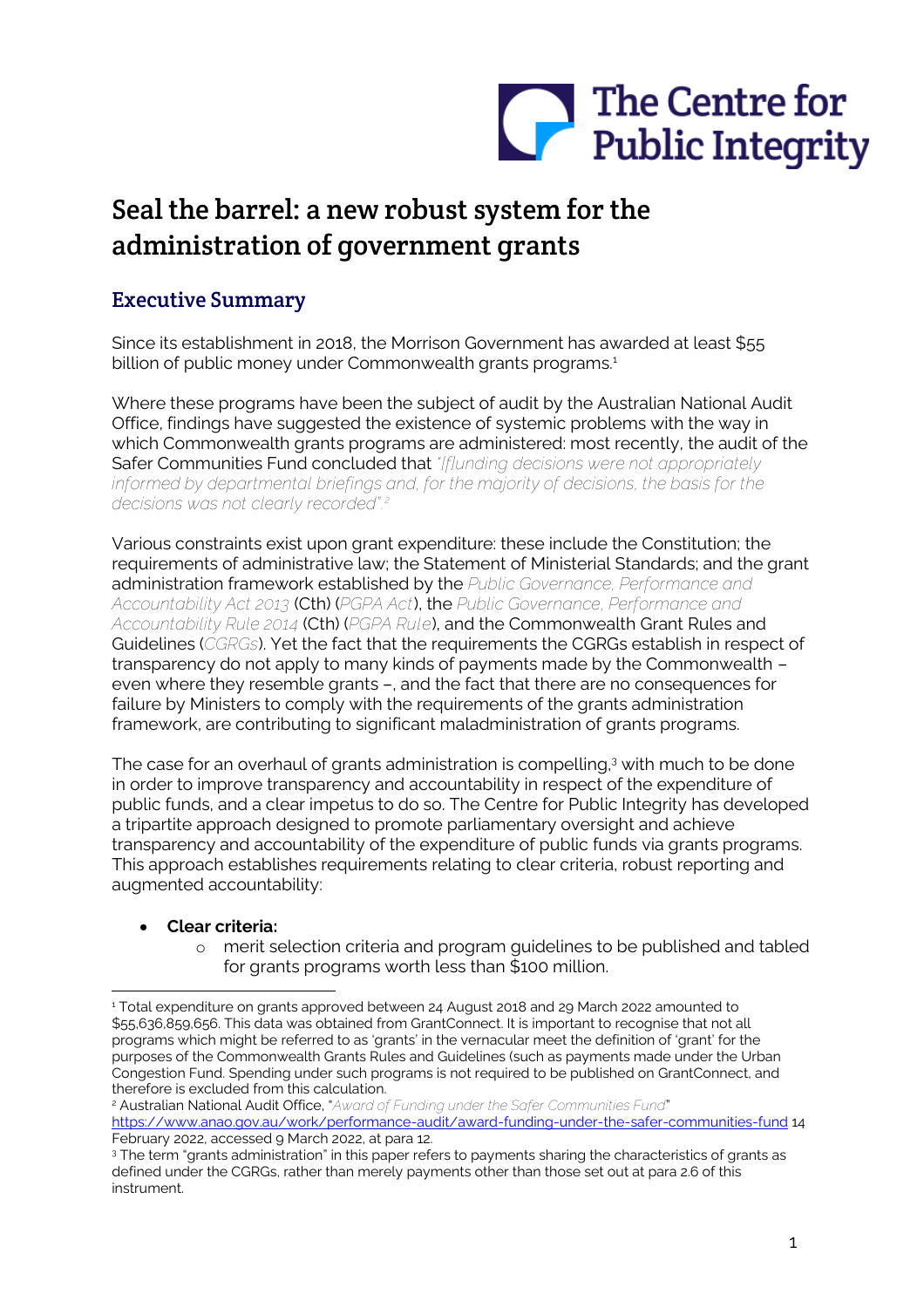- o Parliament to set out criteria and guidelines in primary legislation for all grants programs worth over \$100 million.
- **Robust reporting:**
	- o Ministers to report to the Parliament on a quarterly basis in respect of expenditure decisions which deviate from departmental advice; and
	- o departments to periodically table documentation pertaining to administration of grants programs worth over \$100 million.

### • **Augmented accountability:**

- o a dedicated parliamentary committee;
- o improved applicability and enforceability of the existing legislative framework;
- o a reassertion of the role of an independent public service to enable it to provide 'frank and fearless' advice about the administration of grants programs; and
- o a National Integrity Commission, with strong powers and a broad jurisdiction, to investigate serious or systemic breaches.

# The need for change

Since coming to office, the Morrison Government has spent more than \$55 billion on grants programs.<sup>4</sup> Over the same period, 100% of audits by the Australian National Audit Office in respect of the administration of grants programs have identified flaws ranging from minor areas for improvement to serious deficiencies.<sup>5</sup>

In the case of the grants awarded under the Safer Communities Fund, the ANAO concluded that "*Funding decisions were not appropriately informed by departmental briefings and, for the majority of decisions, the basis for the decisions was not clearly recorded*".<sup>6</sup> In respect of the Regional Jobs and Investments Packages, the agency concluded that "*Applications were not soundly assessed in accordance with the program guidelines*".<sup>7</sup> In respect of the award of a \$433.4 million grant to the Great Barrier Reef Foundation, it reported that there was "*insufficient scrutiny of the foundation's proposal in* 

<sup>4</sup> Total expenditure on grants approved between 24 August 2018 and 29 March 2022 amounted to \$55,636,859,656. This data was obtained from GrantConnect. It is important to recognise that not all programs which might be referred to as 'grants' in the vernacular meet the definition of 'grant' for the purposes of the Commonwealth Grants Rules and Guidelines (such as payments made under the Urban Congestion Fund. Spending under such programs is not required to be published on GrantConnect, and therefore is excluded from this calculation.

<sup>5</sup> The relevant audits (all of which are available at the website of the Australian National Audit Office at [https://www.anao.gov.au/pubs\)](https://www.anao.gov.au/pubs)) include the following: *Award of Funding Under the Safer Communities Fund*, *Award of a \$443.3 Million Grant to the Great Barrier Reef Foundation, Award of Funding under the Community Sport Infrastructure Program, Award of Funding under the Supporting Reliable Energy Infrastructure Program, Administration of Commuter Car Park Projects within the Urban Congestion Fund, Award of Funding Under the Regional Jobs and Investment Packages, Implementation of the Great Barrier Reef Foundation Partnership, Indigenous Advancement Strategy — Children and Schooling Program and Safety and Wellbeing, Australian Research Council's Administration of the National Competitive Grants Program*, and *Grant Program Management by the Australian Renewable Energy Agency*. Some of these programs are not grants programs

for the purposes of the Commonwealth Grants Rules and Guidelines, but have been included here because they are characterised by the Australian National Audit Office as pertaining to grants administration. <sup>6</sup> Australian National Audit Office, "*Award of Funding under the Safer Communities Fund*",

[https://www.anao.gov.au/work/performance-audit/award-funding-under-the-safer-communities-fund,](https://www.anao.gov.au/work/performance-audit/award-funding-under-the-safer-communities-fund)  accessed 9 March 2022, at para 12.

<sup>7</sup> Australian National Audit Office, "*Award of Funding Under the Regional Jobs and Investment Packages*", [https://www.anao.gov.au/work/performance-audit/award-funding-under-the-regional-jobs-and](https://www.anao.gov.au/work/performance-audit/award-funding-under-the-regional-jobs-and-investment-packages)[investment-packages](https://www.anao.gov.au/work/performance-audit/award-funding-under-the-regional-jobs-and-investment-packages) accessed 6 July 2021, at para 13.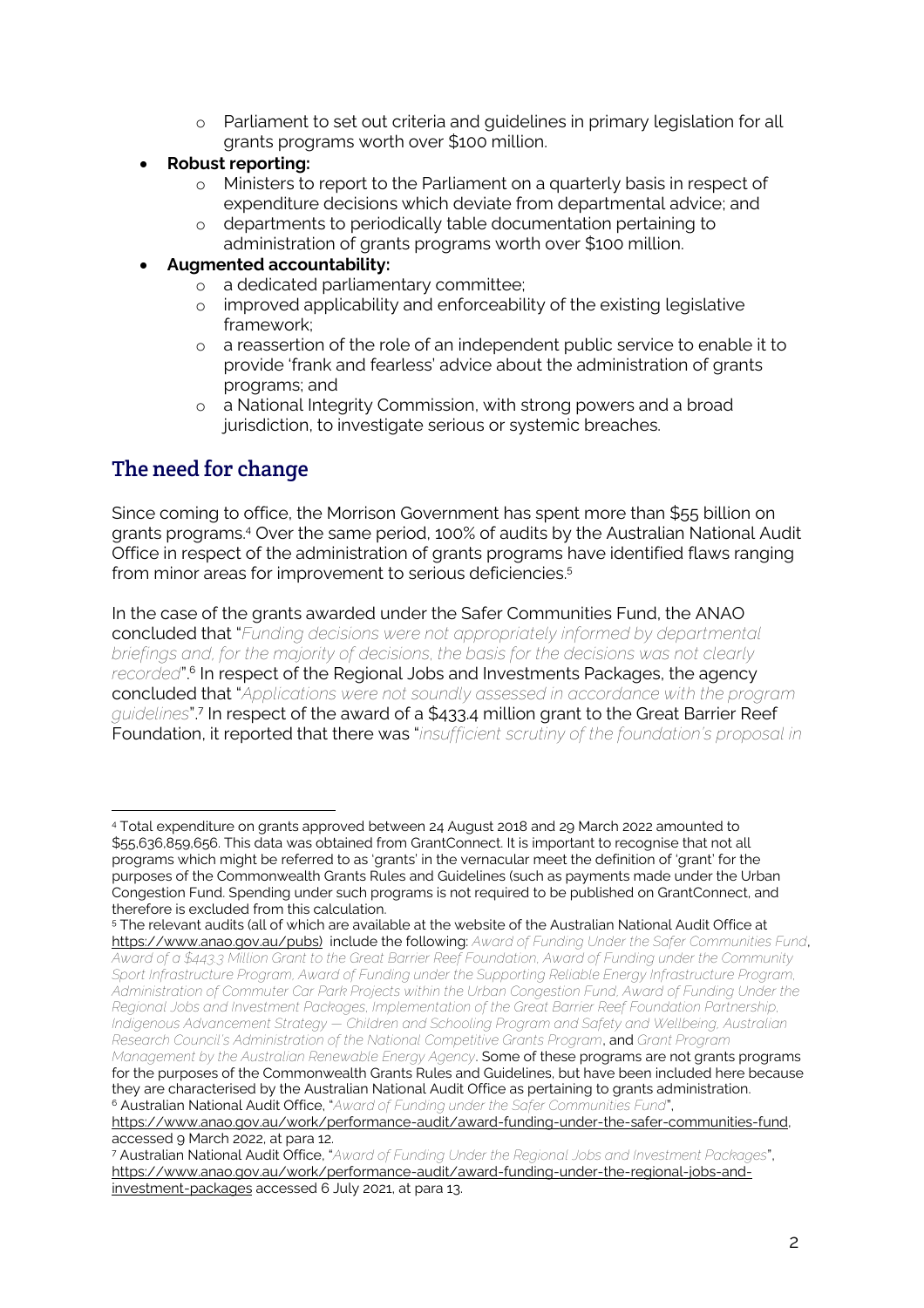*three key areas examined*".<sup>8</sup> The agency's report into the administration of sports grants concluded that "*the award of grant funding was not informed by an appropriate assessment process and sound advice"*, <sup>9</sup> and, in respect of the Supporting Reliable Energy Infrastructure Program the ANAO found that the award of funding "*was not fully informed by an appropriate assessment process and sound advice on the award of grant*  funding. Aspects of the approach did not comply with the Commonwealth Grant Rules and *Guidelines"*. <sup>10</sup> In its audit of the Commuter Car Parks Program under the Urban Congestion Fund, the ANAO remarked on the complete absence of "*published guidelines, eligibility criteria or merit criteria*".<sup>11</sup>

These conclusions demonstrate the need for a strengthened grants administration framework: for example, had the CGRGs applied to payments made under the Urban Congestion Fund, criteria would have been required to be established. The urgency of grants administration reform is exacerbated by the scale of public money being expended via grants programs.



*Figure 1:* Commonwealth grant programs reported on GrantConnect since 2018

Figure 2 calculates grant expenditure reported on GrantConnect by department over the same period.

<sup>9</sup> Australian National Audit Office, "*Award of Funding under the Community Sport Infrastructure Program*", [https://www.anao.gov.au/work/performance-audit/award-funding-under-the-community-sport](https://www.anao.gov.au/work/performance-audit/award-funding-under-the-community-sport-infrastructure-program)[infrastructure-program](https://www.anao.gov.au/work/performance-audit/award-funding-under-the-community-sport-infrastructure-program) accessed 6 July 2021, at para 7.

<sup>10</sup> Australian National Audit Office, "*Award of Funding under the Supporting Reliable Energy Infrastructure* 

*Program*", [https://www.anao.gov.au/work/performance-audit/award-funding-under-the-supporting](https://www.anao.gov.au/work/performance-audit/award-funding-under-the-supporting-reliable-energy-infrastructure-program)[reliable-energy-infrastructure-program](https://www.anao.gov.au/work/performance-audit/award-funding-under-the-supporting-reliable-energy-infrastructure-program) accessed 6 July 2021, at para 8.

<sup>8</sup> Australian National Audit Office, "*Award of a \$443.3 Million Grant to the Great Barrier Reef Foundation*", [https://www.anao.gov.au/work/performance-audit/award-4433-million-grant-to-the-great-barrier-reef](https://www.anao.gov.au/work/performance-audit/award-4433-million-grant-to-the-great-barrier-reef-foundation)[foundation](https://www.anao.gov.au/work/performance-audit/award-4433-million-grant-to-the-great-barrier-reef-foundation) accessed 6 July 2021, at para 13.

<sup>11</sup> Australian National Audit Office, "*Administration of Commuter Car Parks Projects within the Urban Congestion Fund*" [https://www.anao.gov.au/work/performance-audit/administration-commuter-car-park-projects](https://www.anao.gov.au/work/performance-audit/administration-commuter-car-park-projects-within-the-urban-congestion-fund)[within-the-urban-congestion-fund,](https://www.anao.gov.au/work/performance-audit/administration-commuter-car-park-projects-within-the-urban-congestion-fund) accessed 9 March 2022, at para 1.12.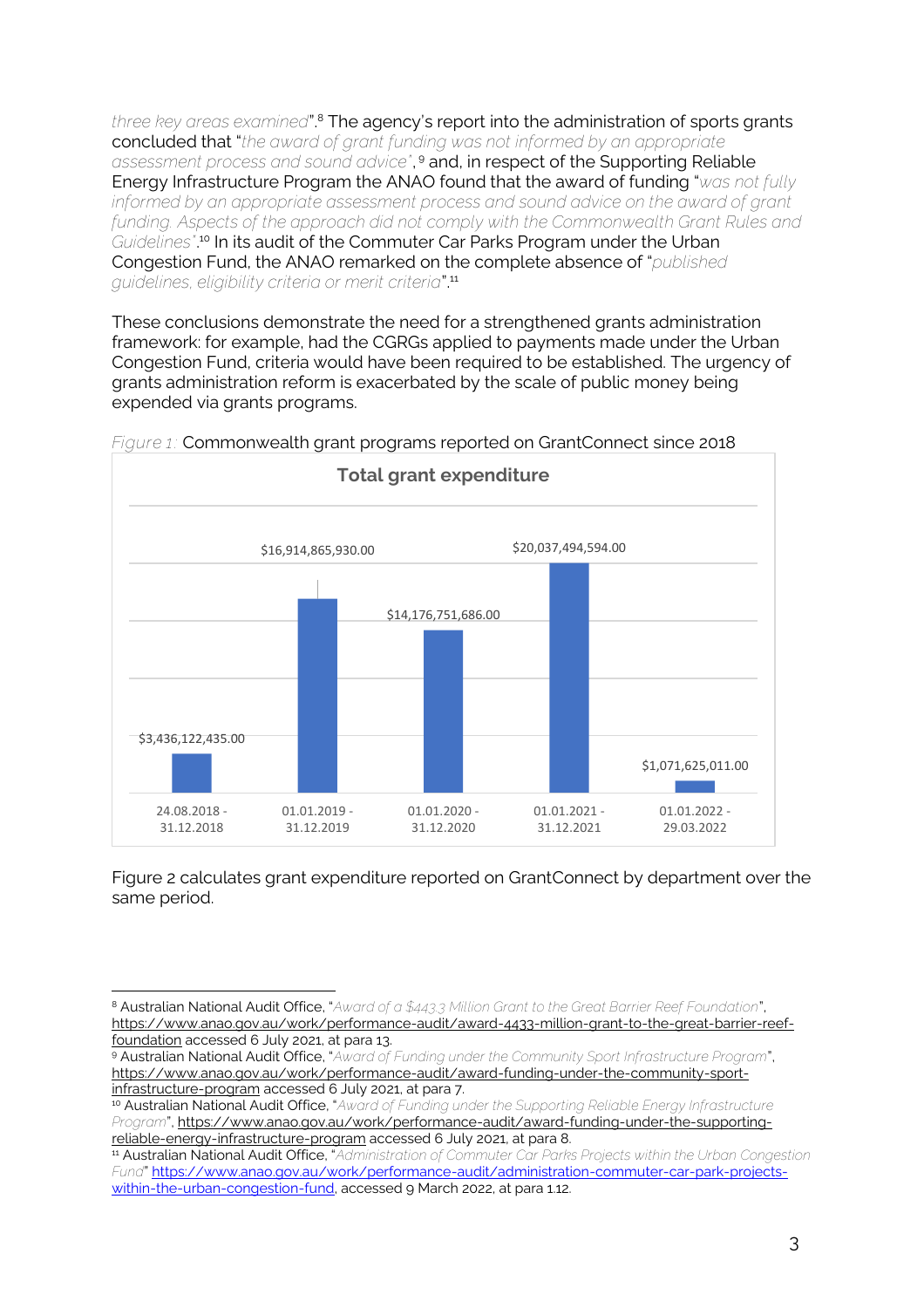# **Total grant spend by department**

| Department of Health                                                             |                               | \$17,512,289,907 |
|----------------------------------------------------------------------------------|-------------------------------|------------------|
| Department of Infrastructure, Transport, Regional Development and Communications |                               | \$9,274,257,252  |
| Department of Social Services                                                    | \$5,657,376,448               |                  |
| Department of Education, Skills and Employment                                   | \$5,035,502,120               |                  |
| National Indigenous Australians Agency                                           | \$3,405,862,430               |                  |
| National Health and Medical Research Council (NHMRC)                             | \$3,255,637,204               |                  |
| Department of Industry, Science, Energy and Resources                            | \$2,801,177,572               |                  |
| Australian Research Council                                                      | \$2,741,384,914               |                  |
| Department of Agriculture, Water and the Environment                             | $\frac{1}{2}$ \$1,228,289,348 |                  |
| National Disability Insurance Agency (NDIA)                                      | \$1,132,061,618               |                  |
| Department of the Prime Minister and Cabinet                                     | \$903,418,174                 |                  |
| Australian Trade and Investment Commission (Austrade)                            | \$737,433,984                 |                  |
| Department of Home Affairs                                                       | \$504,140,856                 |                  |
| Attorney-General's Department                                                    | \$234,605,044                 |                  |
| Department of Defence                                                            | \$198,789,860<br>ш            |                  |
| Department of Foreign Affairs and Trade                                          | \$178,189,580<br>ш            |                  |
| National Recovery and Resilience Agency                                          | \$173,465,864                 |                  |
| Department of Employment, Skills, Small and Family Business                      | \$138,631,890                 |                  |
| Organ and Tissue Authority                                                       | \$132,525,161                 |                  |
| Department of the Treasury                                                       | \$101,620,992                 |                  |
| Department of Veterans' Affairs                                                  | \$76,530,902                  |                  |
| Cancer Australia                                                                 | \$48,763,320                  |                  |
| Wine Australia                                                                   | \$34,401,846                  |                  |
| Australian Securities and Investments Commission                                 | \$33,259,481                  |                  |
| Australian Communications and Media Authority                                    | \$25,870,557                  |                  |
| Australian Federal Police                                                        | \$13,724,737                  |                  |
| NDIS Quality and Safeguards Commission                                           | \$13,399,056                  |                  |
| Fair Work Ombudsman and Registered Organisations Commission Entity               | \$12,150,000                  |                  |
| <b>Australian Taxation Office</b>                                                | \$9,540,901                   |                  |
| Department of Finance                                                            | \$7,459,399                   |                  |
| National Mental Health Commission                                                | \$5,413,892                   |                  |
| Office of National Intelligence                                                  | \$4,362,603                   |                  |
| National Blood Authority                                                         | \$3,757,160                   |                  |
| Safe Work Australia                                                              | \$812,583                     |                  |
| Geoscience Australia                                                             | \$727,700                     |                  |
| Great Barrier Reef Marine Park Authority                                         | \$25,300                      |                  |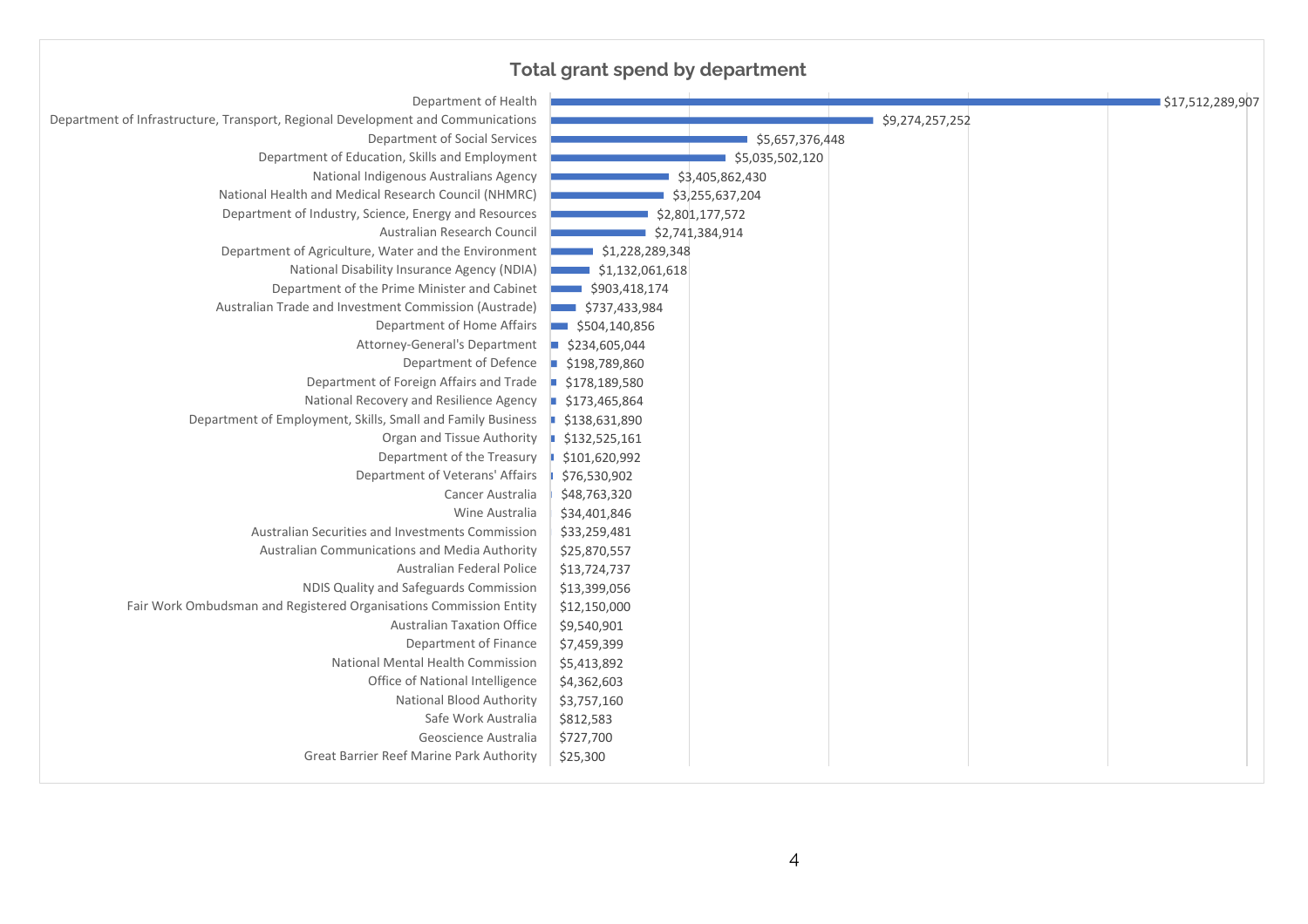# A tripartite approach

# **Clear criteria**

In the case of the Commuter Car Parks Projects, there were no established merit selection criteria or program guidelines. Rather, the ANAO reports that a series of investment principles were agreed by government: these were not released publicly.<sup>12</sup> The need for the development and publication of clear criteria is self-evident: without clear criteria, proper assessment of merit is precluded.

#### *Grants programs worth up to \$100 million*

In order to avoid public funds being allocated via inappropriately opaque processes, merit selection criteria and program guidelines for all grants programs worth up to \$100 million should be published and publicly accessible in an easily accessible and searchable repository.

#### *Grants programs worth over \$100 million*

In respect of grants programs worth over \$100 million, merit selection criteria and program guidelines should be set out in primary legislation: this would enhance transparency and accountability and enable the Parliament to perform a real and meaningful role in respect of the use of significant amounts of public money. This measure would also help avoid scenarios like that encountered in respect of the administration of sports grants, where the ANAO concluded that the legal authority for the Minister's approval role in the process was unclear;<sup>13</sup> furthermore, it would ensure that there is legislative authority for government grant-making.

# **Robust reporting**

Central to improving the administration of government grant programs is bolstering transparency, accountability and the Parliament's ability to perform its oversight function in respect of the expenditure of public funds**.** Robust reporting requirements would support the Parliament's ability to fulfil this function, by ensuring access to essential information.

#### *Departments table in Parliament documentation pertaining to grant administration*

Parliament's ability to access information to enable it to perform its scrutiny function would be assisted by a requirement that Departments table documentation pertaining to grant administration at specific points of the grant-making process. Such points could include tender, selection and delivery.

This would also encourage appropriate departmental record-keeping – which was found to be deficient in the Commuter Car Parks Project audit<sup>14</sup> and capable of being improved in the sports grants audit<sup>15</sup>-and enable access by the public to these records.

<sup>13</sup> Above n 7, at para 8.

<sup>12</sup> Australian National Audit Office, *Administration of Commuter Car Park Projects within the Urban Congestion Fund* https://www.anao.gov.au/work/performance-audit/administration-commuter-car-park-projectswithin-the-urban-congestion-fund 28 June 2021, accessed 8 March 2022, at para 3.32.

<sup>14</sup> Above n 9, at para 10.

<sup>&</sup>lt;sup>15</sup> Above n 7, at para 3.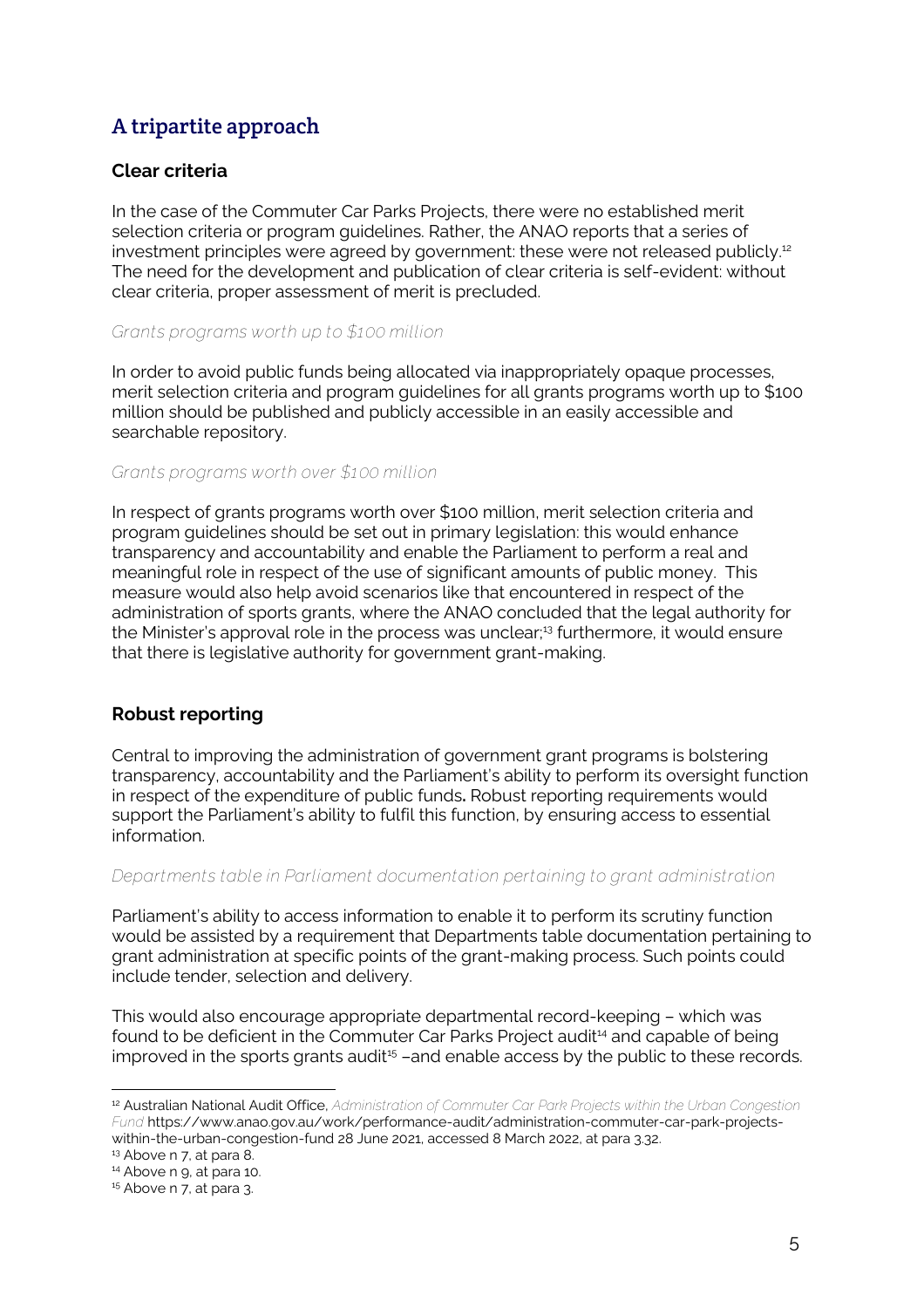#### *Ministers report to Parliament where their decisions deviate from recommendations*

Currently, paragraph 4.12 of the Commonwealth Grants Rules and Guidelines requires ministers approving grants against the advice of relevant officials to notify the finance minister. Transparency and accountability of executive spending is not furthered by one member of the executive informing another of such cases: it would, however, be furthered by a requirement that ministers report such cases to the Parliament.

# **Augmented accountability**

The current dearth of accountability mechanisms available in respect of the administration of grants programs needs to be rectified: levers to penalise wrongdoing and incentivise compliance are critical to changing the status quo.

#### *A joint standing committee to oversee grant administration and report to Parliament*

Committees can play a valuable information and transparency role, and promote accountability of the executive to the Parliament.

A committee whose sole functions are to oversee grant administration in relation to all portfolios, and report to the Parliament, is an essential element of any framework designed to achieve improved scrutiny of the expenditure of public funds. Such a committee could report on a quarterly basis throughout the administration of any grant program worth in excess of \$100 million, with a discretion to report more frequently, and in respect of programs below the threshold.

Any such committee must be multi-party with no more than half of its members coming from parties forming government, in order to give effect to the Commonwealth Parliamentary Association's recommendation that scrutiny committees should ensure "*meaningful opportunities for minority or opposition parties and independent MPs to engage in effective oversight of government expenditures*".<sup>16</sup>

*Improved applicability and enforceability of the existing legislative framework governing grants administration* 

The specific legislative framework governing Commonwealth grant expenditure consists of the *Public Governance, Performance and Accountability Act 2013* (Cth), the *Public Governance, Performance and Accountability Rule 2014* (Cth), and the Commonwealth Grants Rules and Guidelines.<sup>17</sup>

#### Public Governance, Performance and Accountability Act 2013 (Cth)

The *Public Governance, Performance and Accountability Act 2013* (Cth) (*PGPA Act*) provides for the use and management of public resources by the Commonwealth and Commonwealth entities.

Division 9 of Part 2-4 of that Act sets out provisions relating only to Ministers. These include s 71(1), which requires that a Minister "*must not approve a proposed expenditure of* 

<sup>16</sup> Commonwealth Parliamentary Association, "*Recommended benchmarks for democratic legislatures*", [https://www.cpahq.org/media/l0jjk2nh/recommended-benchmarks-for-democratic-legislatures](https://www.cpahq.org/media/l0jjk2nh/recommended-benchmarks-for-democratic-legislatures-updated-2018-final-online-version-single.pdf)[updated-2018-final-online-version-single.pdf](https://www.cpahq.org/media/l0jjk2nh/recommended-benchmarks-for-democratic-legislatures-updated-2018-final-online-version-single.pdf) accessed 6 July 2021 at para 7.2.3.

<sup>&</sup>lt;sup>17</sup> The administration of grants programs must also comply with the requirements of administrative law.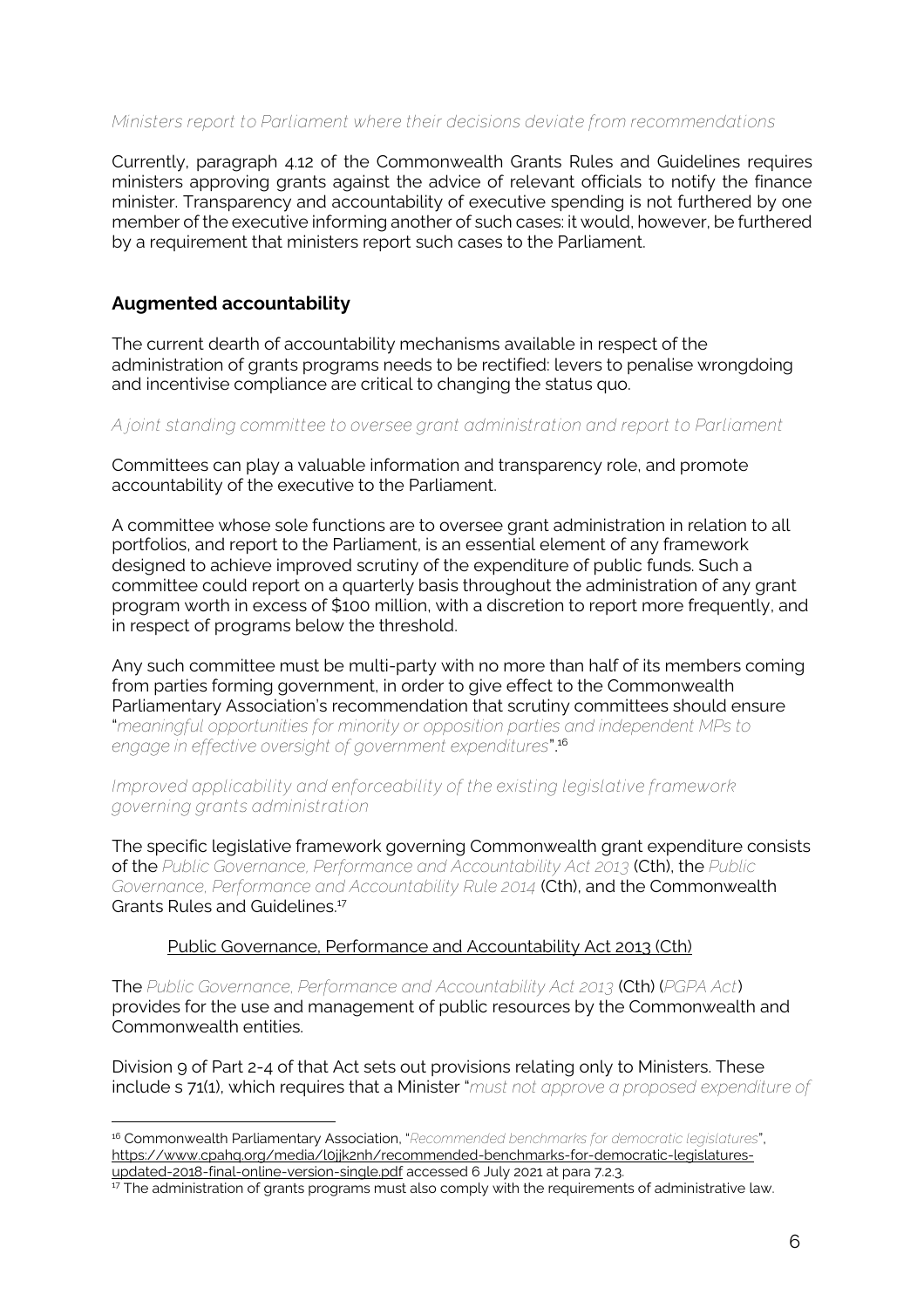*relevant money unless the Minister is satisfied, after making reasonable inquiries, that the expenditure would be a proper use of relevant money*"; "proper" is defined in s 8 of the Act to mean "*efficient, effective, economical and ethical*". Division 9 also includes s 71(3)(b), which requires that Ministers must "*comply with any other requirements prescribed by the rules in relation to the approval*", and s 71(2), which requires that where a Minister approves a proposed expenditure, they must record the terms of the approval and comply with any other relevant requirements established by the rules.

#### Commonwealth Grant Rules and Guidelines

Section 105C of the PGPA Act enables the Finance Minister to make provision about grants by the Commonwealth.

The Minister has done so in the form of the Commonwealth Grants Rules and Guidelines (*CGRGs*), which **"***establish the overarching Commonwealth grants policy framework and articulate the expectations for all non-corporate Commonwealth entities in relation to grants administration*".<sup>18</sup> While Part 1 of the CGRGs establishes mandatory requirements, Part 2 sets out guidance on key principles.

Part 1 requires that in managing the affairs of a relevant entity, accountable authorities must comply with the Constitution, the PGPA Act, the PGPA Rule, and any other relevant law. <sup>19</sup> In administering grants, accountable authorities and officials must consider their obligations under the PGPA Act and Rule, and internal guidelines, operational guidance and grant opportunity guidelines must be consistent with that framework's requirements. <sup>20</sup> Accountable authorities and officials must also ensure that arrangements are supported by legal authority.<sup>21</sup>

Grant opportunity guidelines must be developed by officials for all new grant opportunities. Officials must also provide ministers with advice in relation to the requirements of the PGPA Act, the rule, and the CGRGs where ministers are considering a proposed expenditure of relevant money. 22

Under the CGRGs, ministers must receive written advice from officials on the merits of a proposed grant before approving expenditure in relation to it; ministers are required to record the basis for approval 'relative to the grant opportunity guidelines and the key principle of achieving value with relevant money'. (This is precisely what did not happen in the administration of the Sports grants, where the CGRGs did not apply.) 23

The CGRGs allow ministers to approve grants within their electorates, though they are required in most cases to advise the finance minister in writing.<sup>24</sup> In addition, in cases where ministers approve grants that are not recommended by relevant officials, they must report to the finance minister (annually) and provide a statement of reasons. 25

#### Public Governance, Performance and Accountability Rule 2014

Part 2-4 of the *Public Governance, Performance and Accountability Rule 2014* (**PGPA Rule**)

<sup>&</sup>lt;sup>18</sup> CGRGs paragraph 1.2.

<sup>19</sup> Ibid para 3.2.

<sup>20</sup> Ibid para 3.4.

<sup>21</sup> Ibid para 3.6.

<sup>22</sup> Ibid para 4.4.

<sup>23</sup> Ibid para 4.10.

<sup>24</sup> Ibid para 4.11.

<sup>25</sup> Ibid para 4.12.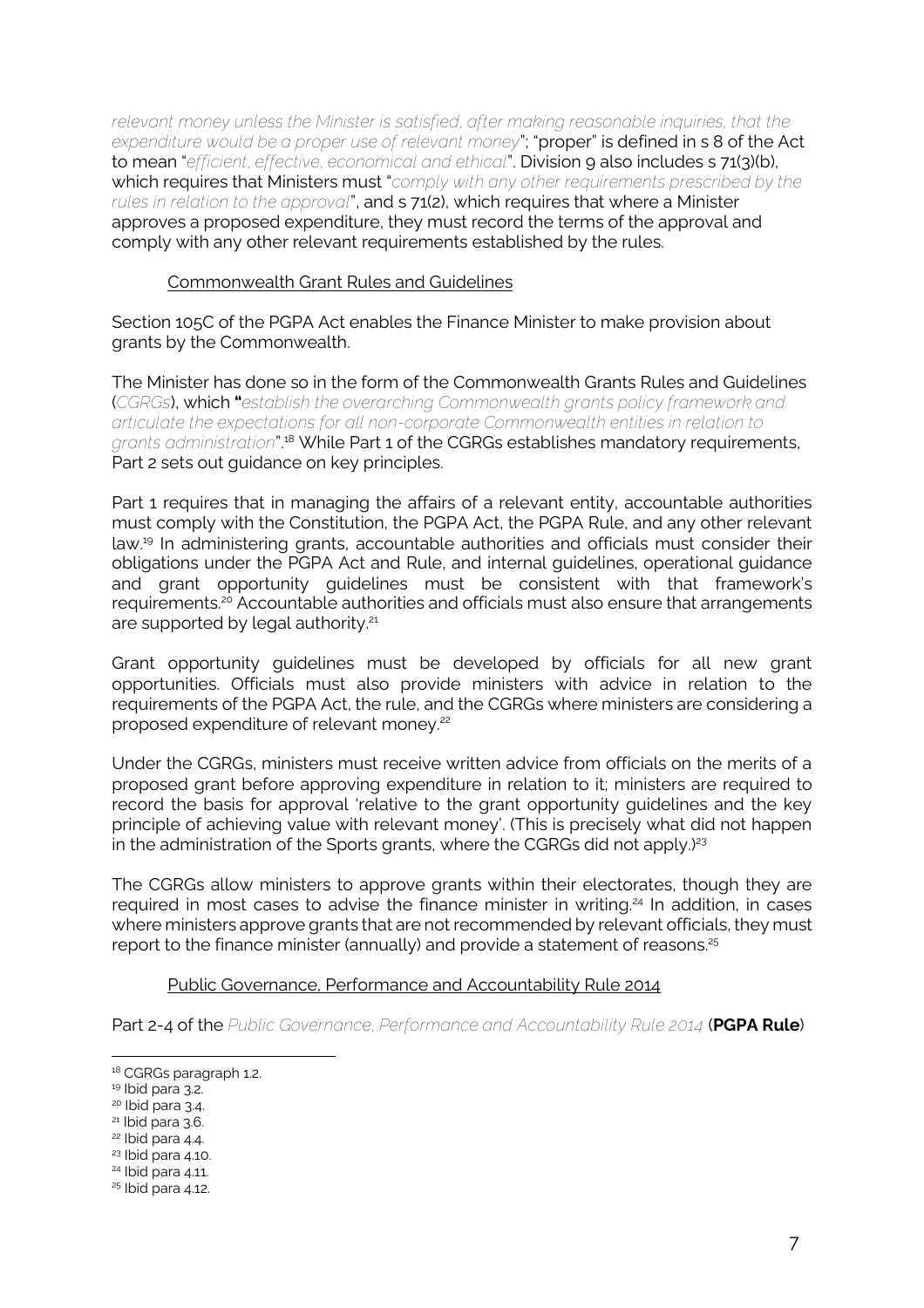provides for the use and management of public resources by corporate Commonwealth entities.

As a result of the Auditor-General's recommendation that parts of the CGRGs should apply to grants made by corporate Commonwealth entities where the decision-maker is a minister, as of December 2020 the rule also establishes requirements for the making of grants by corporate Commonwealth entities where a minister is to approve the grant. 26 These requirements include the preparation and publication of grant guidelines (although the accountable authority or the minister can decide that there is a specific policy reason to not publicise the guidelines, and publication is not required where the grant is provided on a one-off or ad hoc basis).

In circumstances where the entity recommends to the minister that the grant not be made, and the minister continues with their intention to make it, the accountable authority must provide the minister with written notice meeting particular requirements.

The rule further specifies that the minister must not approve the making of a grant by or on behalf a corporate Commonwealth entity (CCE) without receiving notice meeting the specified requirements, assessing the grant by having regard to the matters in the notice, and creating a record of their assessment. <sup>27</sup> Where a minister approves a CCE grant and it is made by or on behalf of a corporate Commonwealth entity, the accountable authority of that entity must publish specified information about the grant on GrantConnect unless — among other things — publication could reasonably be expected to adversely affect the achievement of a government policy outcome. 28

The rule also sets out reporting requirements for ministers who are members of the House of Representatives and who approve CCE grants in their electorates (where those grants are not of a kind that is made across a region by applying a formula): as soon as such a grant is made, such a minister must notify the finance minister (unless the relevant minister is the finance minister, in which case the prime minister must be notified), and their notice must include a statement of reasons for approving the grant. <sup>29</sup> These same notice requirements apply where a minister approves a CCE grant in spite of a contrary recommendation by a corporate Commonwealth entity.<sup>30</sup>

#### Limitations of existing constraints

By virtue of paragraph 2.6 of the CGRGs, certain payments are taken not to be grants. These include payments made under the Urban Congestion Fund, which are made to the States, pursuant to the *Federal Financial Relations Act 2009* (Cth). However, as the ANAO concluded, payments made under the UCF share many of the characteristics of grants:<sup>31</sup> indeed, we can see no persuasive reason for not extending the application of the CGRGs to cover payments such as those made under the UCF (and indeed those made to State and Territory governments under s 96 of the Constitution, and to local governments under the *Local Government (Financial Assistance) Act 1995* (Cth)). There is every reason to do so if integrity is to be achieved.

An additional, significant deficiency of the framework relates to its requirement for

<sup>26</sup> These additional requirements were inserted into the Rule by the *Public Governance, Performance and Accountability Amendment (Grant Rules for Corporate Commonwealth Entities) Rules 2020* (Cth).

<sup>27</sup> *Public Governance, Performance and Accountability Rule 2014* (Cth), para 25B(6).

 $28$  Ibid para  $25F(3)$ .

<sup>29</sup> Ibid para 25D.

<sup>&</sup>lt;sup>30</sup> Ibid para 25E.

<sup>&</sup>lt;sup>31</sup> Above n 9, footnote 10.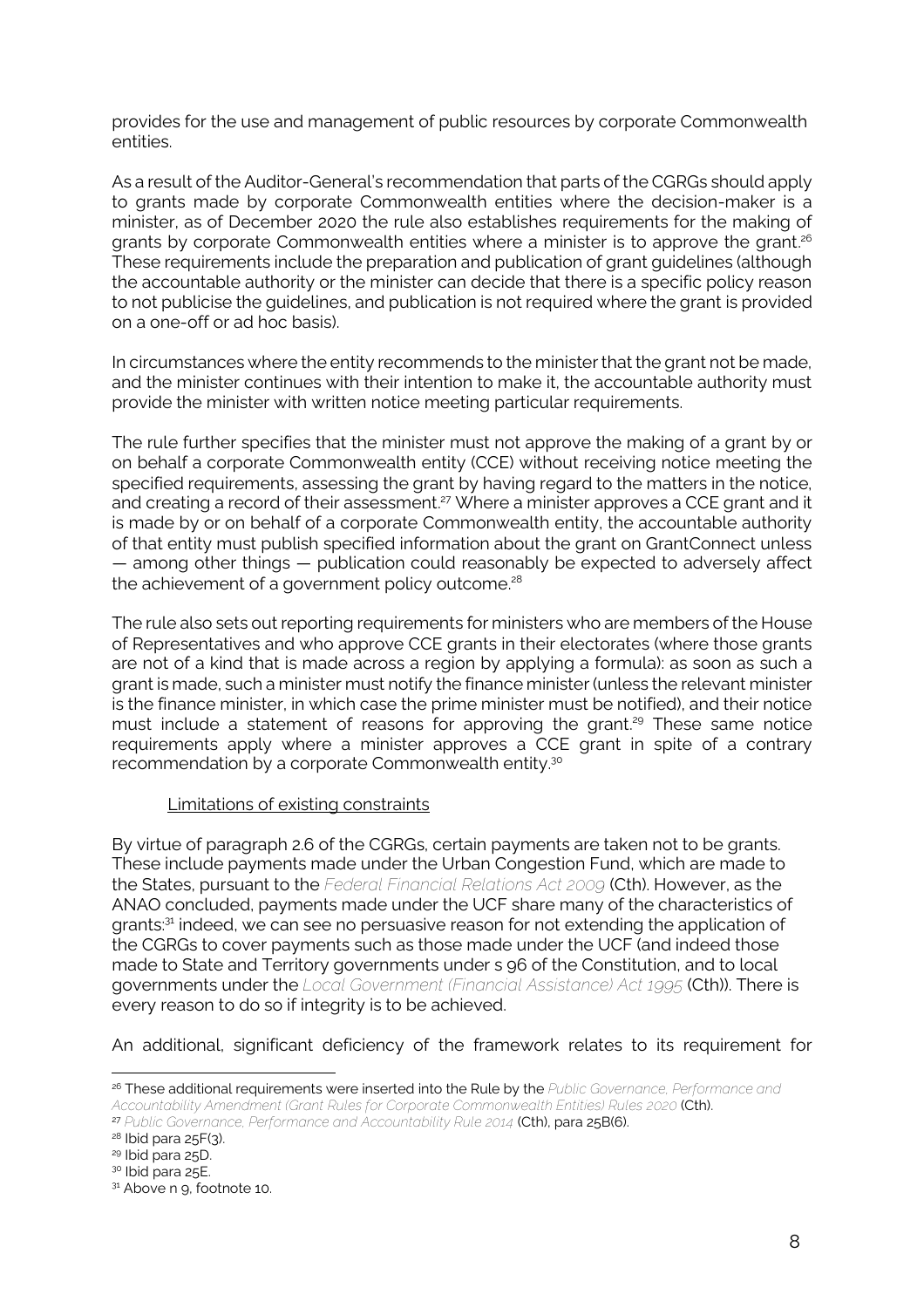ministers approving certain kinds of grants (such as those within their own electorates, or against the advice of relevant officials), to notify the finance minister. Transparency and accountability of executive spending is not furthered by one member of the executive informing another of such cases: it would, however, be furthered by a requirement that ministers report such cases to the Parliament (see above reporting recommendations).

Enforceability is significantly circumscribed within the current framework. Neither the PGPA nor the CGRGs impose any penalties for breach of their provisions; while there may be consequences for breach by officials via the Australian Public Service Code of Conduct, the Statement of Ministerial Standards is not independently enforceable and the political reality that a Prime Minister has a strong incentive to minimise perceptions of any ministerial wrongdoing militates against current enforcement arrangements being effective.

Enforcement of the constitutionality of Commonwealth expenditure of public funds, as well as the requirements that it have legislative authority and comply with the specific framework created by the PGPA Act, PGPA Rule and CGRGs, is effectively left to whoever has the motivation, standing and resources to pursue such matters. This is evinced by the cases of *Pape* (in which Bryan Pape, a constitutional law academic who found himself with standing to challenge unlawful executive spending when the Rudd Government in 2009 paid a tax bonus to all Australian residents who met specific requirements for the 2007-08 financial year), the two *Williams* cases (in which Toowoomba father Ron Williams challenged executive spending on the chaplaincy program at his children's school), the recent challenge brought by the NT Environment Centre in respect of the Beetaloo Basin fracking program and the challenge currently on foot in the Federal Court, brought by the Beechworth Lawn Tennis Club in relation to the administration of sports grants.

Associate Professor Yee-Fui Ng has observed that relying on administrative law as the only available remedy is unsatisfactory:

*A major issue with judicial review is that the main remedy that an unsuccessful grant applicant could achieve […] is that the courts will set aside the decision for a breach of the grounds of judicial review, and remit the decision back to the original decision-maker to*  be remade. The decision-maker may well refuse the grant again, this time making their *decision legally, leaving the aggrieved applicant without any real redress*. 32

Improved enforceability of the framework could be achieved via the adoption of an appropriate and independently-enforced Code of Conduct for parliamentarians and political staffers, and the establishment of a fit-for-purpose National Integrity Commission with the requisite powers and resources to investigate and report on cases which may involve broadly-defined corrupt conduct.

# *A strengthened public service*

The proper administration of grants programs is predicated upon the existence of a public service that is able to provide 'frank and fearless' advice with respect to the merit of grants applications.

The 2019 Independent Review of the Australian Public Service, led by David Thodey AO, made 40 recommendations designed to reinforce and support a public service that is

<sup>32</sup> Yee-Fui Ng, 'Regulating the rorts: the legal governance of grants programs in Australia', 2021(unpublished).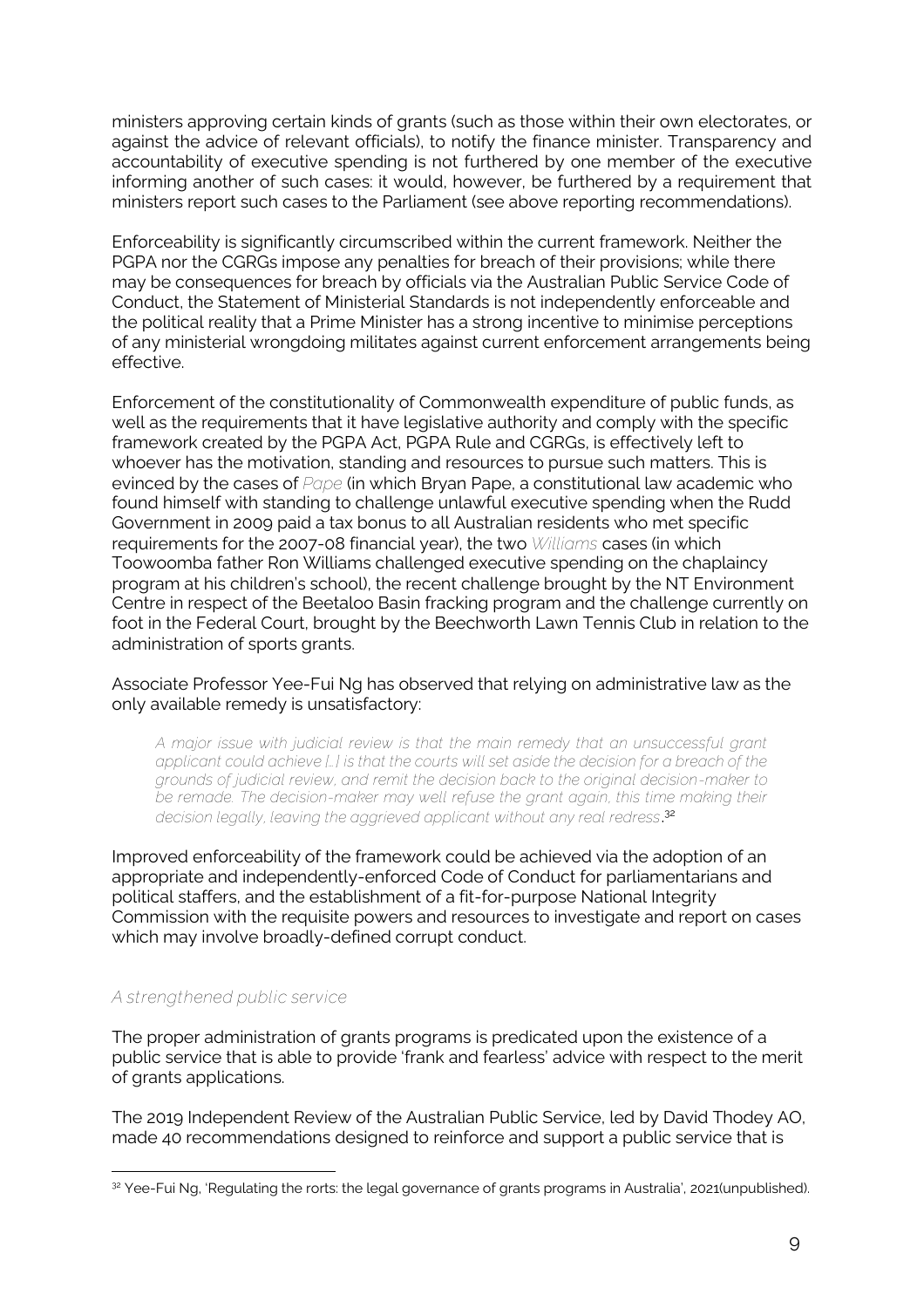"*apolitical, merit-based and open [and] underpinned by integrity*". The Government has agreed in full in 15 of the Thodey Review's recommendations, and in part with a further 20. However, a number of vitally important recommendations remain to be adopted, including:

- recommendation 39c, relating to the implementation of "robust processes" governing secretaries' terminations. Specifically, the Review recommended that the Public Service Act 1999 (Cth) be amended in order to allow termination only on legislated grounds, or that the APS Commissioner and PM&C Secretary develop a policy governing what must be done before the Prime Minister is provided with advice in relation to a proposed termination govern the termination of secretaries' appointments";
- recommendation 7, relating to the need to amend the *Public Service Act 1999* (Cth) in order to empower the APS Commissioner to undertake own-motion investigations and reviews, and to require agencies to provide integrity information to the Australian Public Service Commissioner; and
- recommendation 11, in respect of the need to establish a legislated code of conduct for ministerial advisers, and the implementation of guidance that policy advisors with public service experience compose at least half of the advisory staff within ministerial offices.

The adoption of these and the Review's remaining recommendations is vitally important to empowering the public service to act as a bulwark against the misuse of public funds.

# *A National Integrity Commission*

A National Integrity Commission is required to investigative serious or systemic breaches of the grant rules and governance framework. The National Integrity Commission will need a broad jurisdiction which includes the ability to investigate breaches of Commonwealth Grant Rules and Guidelines or the PGPA governance framework at the discretion of the Commissioner.

# **Conclusion**

As successive reports of the Australian National Audit Office establish, there is an urgent need to create a grants administration framework that facilitates transparency and accountability: public funds are not infinite, and more must be done in order to guarantee that expenditure is for proper, public purposes, and achieves value for money. Essential elements of a fit-for-purpose framework include:

# **Clear criteria**

- i. merit selection criteria required to be published and tabled for all grants programs worth under \$100 million.
- ii. Parliament to set out criteria and guidelines in primary legislation for all grants programs worth over \$100 million.

# **Robust reporting:**

i. Ministers be required to report to the Parliament on a quarterly basis in respect of expenditure decisions which deviate from departmental advice.